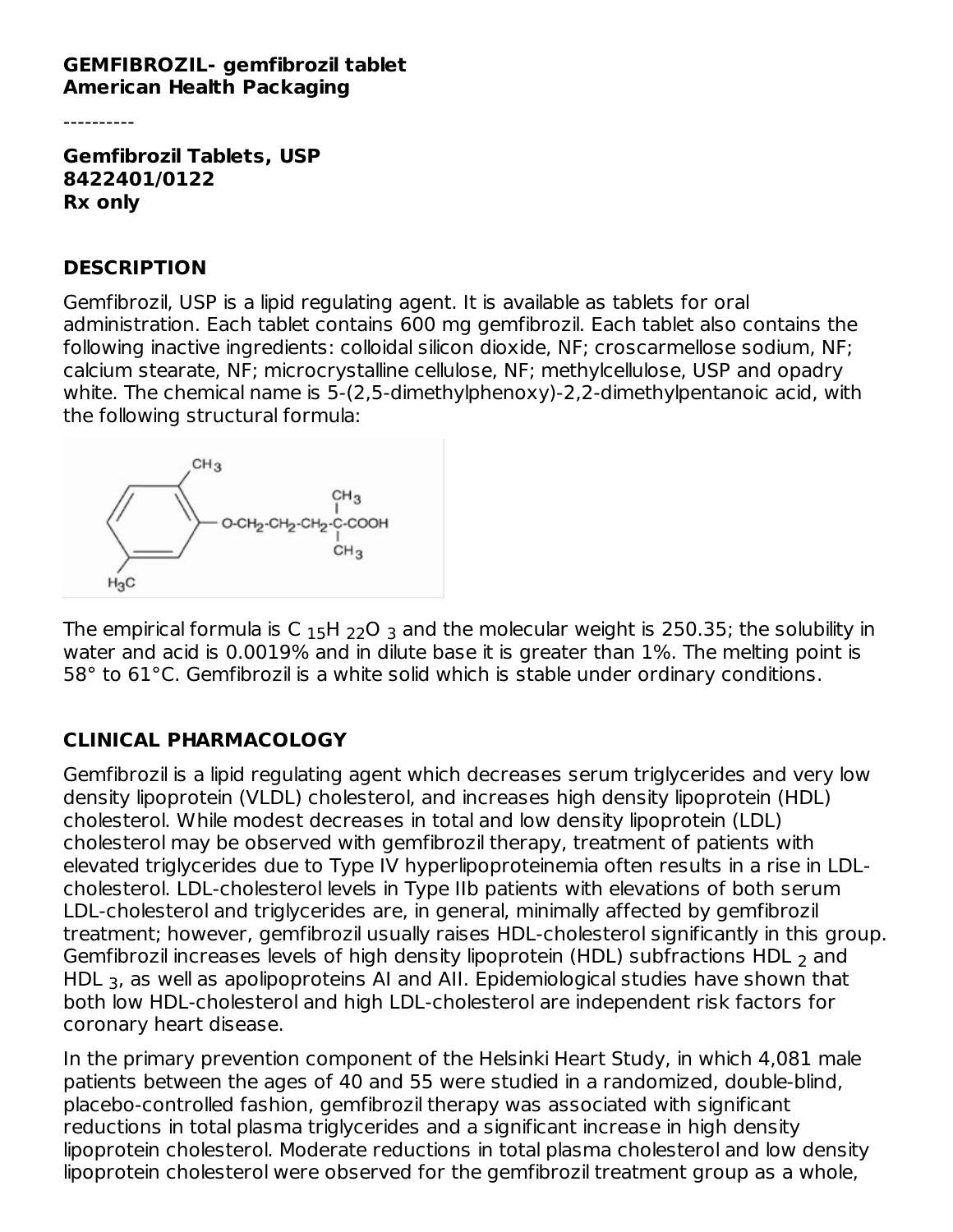but the lipid response was heterogeneous, especially among different Fredrickson types. The study involved subjects with serum non-HDL-cholesterol of over 200 mg/dL and no previous history of coronary heart disease. Over the five-year study period, the gemfibrozil group experienced a 1.4% absolute (34% relative) reduction in the rate of serious coronary events (sudden cardiac deaths plus fatal and nonfatal myocardial infarctions) compared to placebo,  $p=0.04$  (see Table I). There was a 37% relative reduction in the rate of nonfatal myocardial infarction compared to placebo, equivalent to a treatment-related difference of 13.1 events per thousand persons. Deaths from any cause during the double-blind portion of the study totaled 44 (2.2%) in the gemfibrozil randomization group and 43 (2.1 %) in the placebo group.

|  | Table I Reduction in CHD Rates (events per 1,000 patients) by Baseline Lipids |  |  |
|--|-------------------------------------------------------------------------------|--|--|
|  | $*$ in the Helsinki Heart Study, Years 0-5 $^{\dagger}$                       |  |  |

|                           | All Patients                               | $LDL-C>175;$<br>$HDL-C>46.4$ | $LDL-C>175;$<br>TG>177 | $LDL-C>175;$<br>TG > 200;<br>$HDL-C < 35$ |
|---------------------------|--------------------------------------------|------------------------------|------------------------|-------------------------------------------|
|                           | $P$ G Dif <sup><math>\ddagger</math></sup> | P G Dif                      | P G Dif                | P G Dif                                   |
| Incidence of Events<br>۱ş | 41 27 14                                   | 32 29 3                      | 71 44 27               | 149 64 85                                 |

 $\ast$  lipid values in mg/dL at baseline

† P = placebo group; G = Gemfibrozil group

‡ difference in rates between placebo and Gemfibrozil groups

§ fatal and nonfatal myocardial infarctions plus sudden cardiac deaths (events per 1,000 patients over 5 years)

Among Fredrickson types, during the 5-year double-blind portion of the primary prevention component of the Helsinki Heart Study, the greatest reduction in the incidence of serious coronary events occurred in Type IIb patients who had elevations of both LDL-cholesterol and total plasma triglycerides. This subgroup of Type IIb gemfibrozil group patients had a lower mean HDL-cholesterol level at baseline than the Type IIa subgroup that had elevations of LDL-cholesterol and normal plasma triglycerides. The mean increase in HDL-cholesterol among the Type IIb patients in this study was 12.6% compared to placebo. The mean change in LDL-cholesterol among Type IIb patients was -4.1% with gemfibrozil compared to a rise of 3.9% in the placebo subgroup. The Type IIb subjects in the Helsinki Heart Study had 26 fewer coronary events per thousand persons over five years in the gemfibrozil group compared to placebo. The difference in coronary events was substantially greater between gemfibrozil and placebo for that subgroup of patients with the triad of LDL-cholesterol >175 mg/dL (>4.5 mmol), triglycerides >200 mg/dL (>2.2 mmol), and HDL-cholesterol <35 mg/dL (<0.90 mmol) (see Table I).

Further information is available from a 3.5 year (8.5 year cumulative) follow-up of all subjects who had participated in the Helsinki Heart Study. At the completion of the Helsinki Heart Study, subjects could choose to start, stop, or continue to receive gemfibrozil; without knowledge of their own lipid values or double-blind treatment, 60% of patients originally randomized to placebo began therapy with gemfibrozil and 60% of patients originally randomized to gemfibrozil continued medication. After approximately 6.5 years following randomization, all patients were informed of their original treatment group and lipid values during the five years of the double-blind treatment. After further elective changes in gemfibrozil treatment status, 61% of patients in the group originally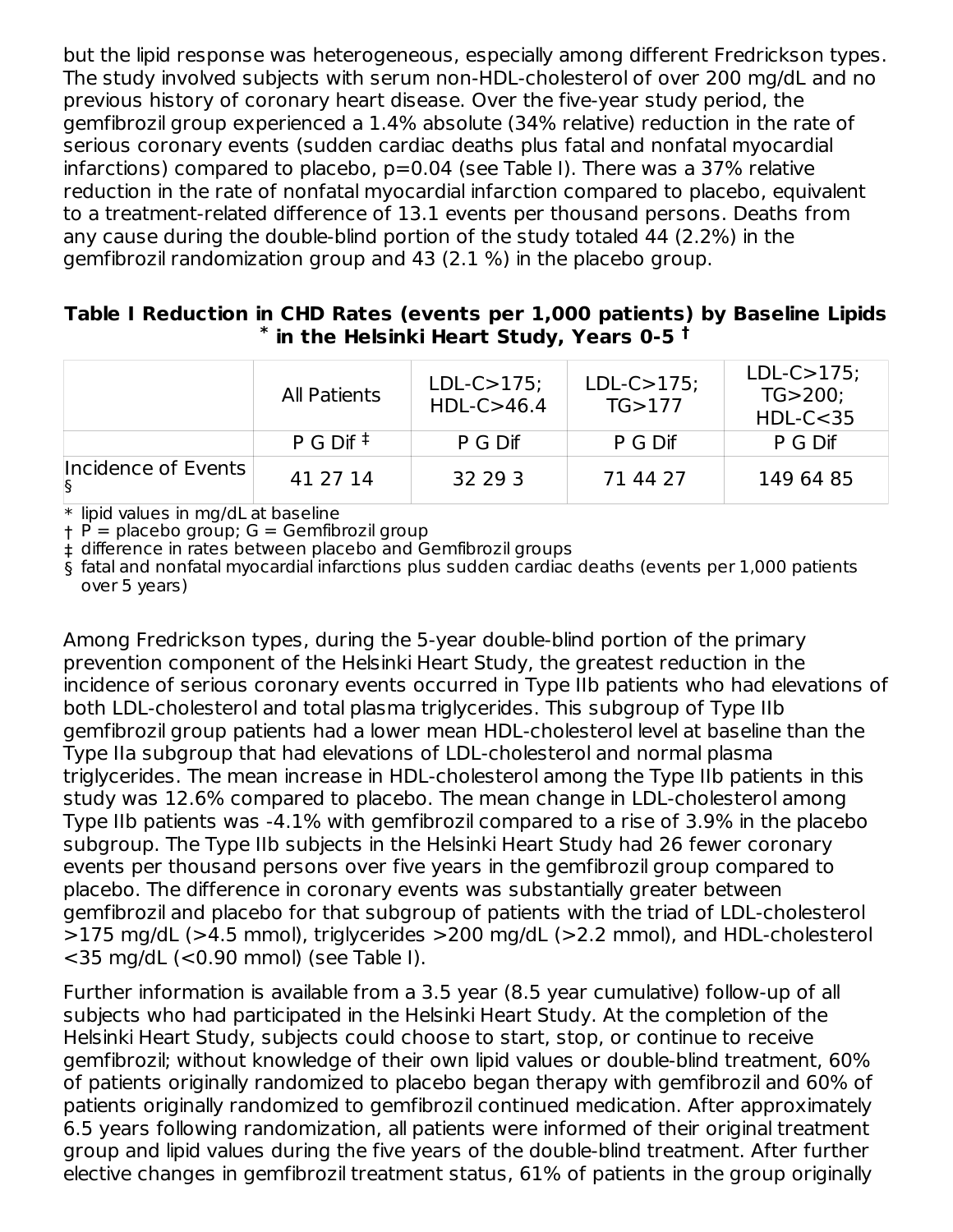randomized to gemfibrozil were taking drug; in the group originally randomized to placebo, 65% were taking gemfibrozil. The event rate per 1,000 occurring during the open-label follow-up period is detailed in Table II.

#### **Table II Cardiac Events and All-Cause Mortality (events per 1000 patients) Occurring During the 3.5 Year Open-Label Follow-up to the Helsinki Heart Study \***

| Group:                     | PDrop<br>$N = 215$ | <b>PN</b><br>$N = 494$ | PG<br>$N = 1283$ | GDrop<br>$N = 221$ | GN<br>$N = 574$ | GG<br>$N = 1207$ |
|----------------------------|--------------------|------------------------|------------------|--------------------|-----------------|------------------|
| Cardiac Events             | 38.8               | 22.9                   | 22.5             | 37.2               | 28.3            | 25.4             |
| <b>All-Cause Mortality</b> | 41.9               | 22.3                   | 15.6             | 72.3               | 19.2            | 24.9             |

 $\ast$  The six open-label groups are designated first by the original randomization (P = placebo, G = Gemfibrozil) and then by the drug taken in the follow-up period ( $N =$  Attend clinic but took no drug, G = Gemfibrozil, Drop = No attendance at clinic during open-label).

Cumulative mortality through 8.5 years showed a 20% relative excess of deaths in the group originally randomized to gemfibrozil versus the originally randomized placebo group and a 20% relative decrease in cardiac events in the group originally randomized to gemfibrozil versus the originally randomized placebo group (see Table III). This analysis of the originally randomized "intent-to-treat" population neglects the possible complicating effects of treatment switching during the open-label phase. Adjustment of hazard ratios, taking into account open-label treatment status from years 6.5 to 8.5, could change the reported hazard ratios for mortality toward unity.

| Table III Cardiac Events, Cardiac Deaths, Non-Cardiac Deaths, and All-Cause |                                                        |  |  |
|-----------------------------------------------------------------------------|--------------------------------------------------------|--|--|
|                                                                             | Mortality in the Helsinki Heart Study, Years 0-8.5 $*$ |  |  |

| Event                       | Gemfibrozil at     | Placebo at | Gemfibrozil:                 | CI Hazard     |
|-----------------------------|--------------------|------------|------------------------------|---------------|
|                             | <b>Study Start</b> |            | Study Start   Placebo Hazard | Ratio $‡$     |
|                             |                    |            | Ratio <sup>†</sup>           |               |
| Cardiac Events <sup>§</sup> | 110                | 131        | 0.80                         | $0.62 - 1.03$ |
| Cardiac Deaths              | 36                 | 38         | 0.98                         | $0.63 - 1.54$ |
| Non-Cardiac Deaths          | 65                 | 45         | 1.40                         | $0.95 - 2.05$ |
| <b>All-Cause Mortality</b>  | 101                | 83         | 1.20                         | $0.90 - 1.61$ |

 $\ast$  Intention-to-Treat Analysis of originally randomized patients neglecting the open-label treatment switches and exposure to study conditions.

† Hazard ratio for risk event in the group originally randomized to gemfibrozil compared to the group originally randomized to placebo neglecting open-label treatment switch and exposure to study conditions.

‡ 95% confidence intervals of gemfibrozil: placebo group hazard ratio

§ Fatal and non-fatal myocardial infarctions plus sudden cardiac deaths over the 8.5 year period.

It is not clear to what extent the findings of the primary prevention component of the Helsinki Heart Study can be extrapolated to other segments of the dyslipidemic population not studied (such as women, younger or older males, or those with lipid abnormalities limited solely to HDL-cholesterol) or to other lipid-altering drugs.

The secondary prevention component of the Helsinki Heart Study was conducted over five years in parallel and at the same centers in Finland in 628 middle-aged males excluded from the primary prevention component of the Helsinki Heart Study because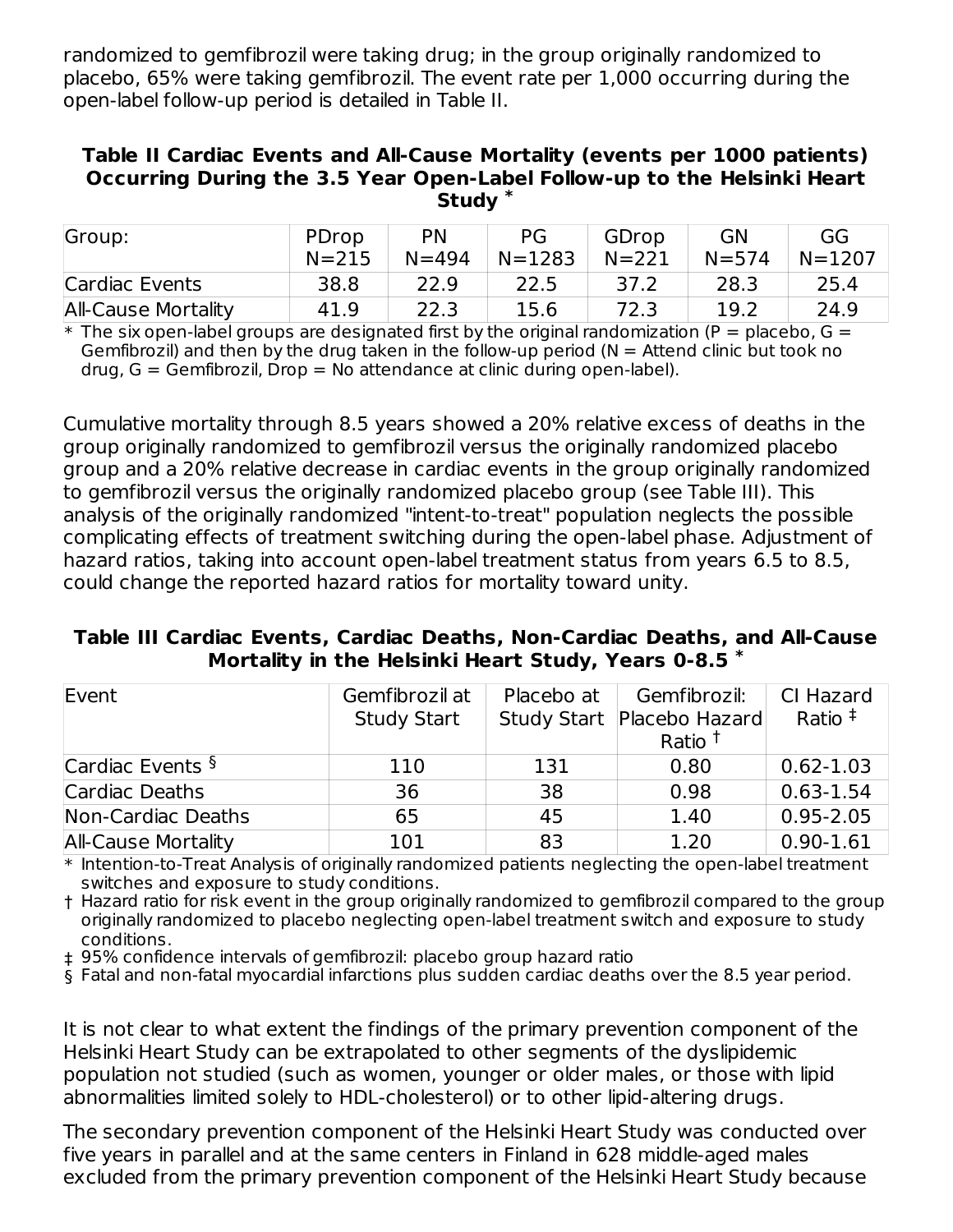of a history of angina, myocardial infarction, or unexplained ECG changes. The primary efficacy endpoint of the study was cardiac events (the sum of fatal and non-fatal myocardial infarctions and sudden cardiac deaths). The hazard ratio (gemfibrozil: placebo) for cardiac events was 1.47 (95% confidence limits 0.88-2.48, p=0.14). Of the 35 patients in the gemfibrozil group who experienced cardiac events, 12 patients suffered events after discontinuation from the study. Of the 24 patients in the placebo group with cardiac events, 4 patients suffered events after discontinuation from the study. There were 17 cardiac deaths in the gemfibrozil group and 8 in the placebo group (hazard ratio 2.18; 95% confidence limits 0.94 to 5.05, p=0.06). Ten of these deaths in the gemfibrozil group and 3 in the placebo group occurred after discontinuation from therapy. In this study of patients with known or suspected coronary heart disease, no benefit from gemfibrozil treatment was observed in reducing cardiac events or cardiac deaths. Thus, gemfibrozil has shown benefit only in selected dyslipidemic patients without suspected or established coronary heart disease. Even in patients with coronary heart disease and the triad of elevated LDL-cholesterol, elevated triglycerides, plus low HDL-cholesterol, the possible effect of gemfibrozil on coronary events has not been adequately studied.

No efficacy in the patients with established coronary heart disease was observed during the Coronary Drug Project with the chemically and pharmacologically related drug, clofibrate. The Coronary Drug Project was a 6-year randomized, double-blind study involving 1,000 clofibrate, 1,000 nicotinic acid, and 3,000 placebo patients with known coronary heart disease. A clinically and statistically significant reduction in myocardial infarctions was seen in the concurrent nicotinic acid group compared to placebo; no reduction was seen with clofibrate.

The mechanism of action of gemfibrozil has not been definitely established. In man, gemfibrozil has been shown to inhibit peripheral lipolysis and to decrease the hepatic extraction of free fatty acids, thus reducing hepatic triglyceride production. Gemfibrozil inhibits synthesis and increases clearance of VLDL carrier apolipoprotein B, leading to a decrease in VLDL production.

Animal studies suggest that gemfibrozil may, in addition to elevating HDL-cholesterol, reduce incorporation of long-chain fatty acids into newly formed triglycerides, accelerate turnover and removal of cholesterol from the liver, and increase excretion of cholesterol in the feces. Gemfibrozil is well absorbed from the gastrointestinal tract after oral administration. Peak plasma levels occur in 1 to 2 hours with a plasma half-life of 1.5 hours following multiple doses.

Gemfibrozil is completely absorbed after oral administration of gemfibrozil tablets, reaching peak plasma concentrations 1 to 2 hours after dosing. Gemfibrozil pharmacokinetics are affected by the timing of meals relative to time of dosing. In one study (ref.4), both the rate and extent of absorption of the drug were significantly increased when administered 0.5 hour before meals. Average AUC was reduced by 14 to 44% when gemfibrozil was administered after meals compared to 0.5 hour before meals. In a subsequent study, rate of absorption of gemfibrozil was maximum when administered 0.5 hour before meals with the C  $_{\sf max}$  50 to 60% greater than when given either with meals or fasting. In this study, there were no significant effects on AUC of timing of dose relative to meals (see **DOSAGE AND ADMINISTRATION**).

Gemfibrozil mainly undergoes oxidation of a ring methyl group to successively form a hydroxymethyl and a carboxyl metabolite. Approximately seventy percent of the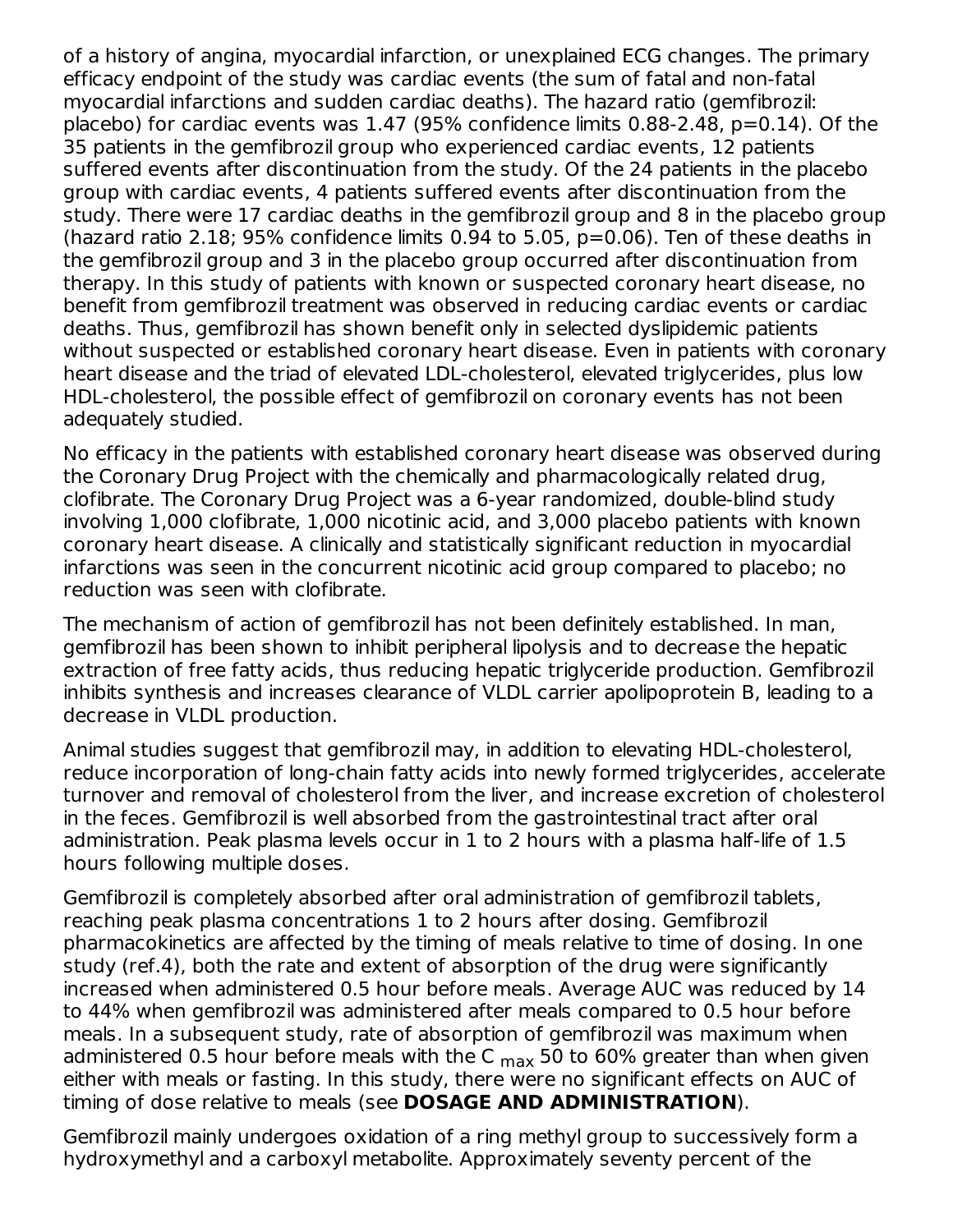administered human dose is excreted in the urine, mostly as the glucuronide conjugate, with less than 2% excreted as unchanged gemfibrozil. Six percent of the dose is accounted for in the feces. Gemfibrozil is highly bound to plasma proteins and there is potential for displacement interactions with other drugs (see **PRECAUTIONS**).

### **INDICATIONS AND USAGE**

Gemfibrozil Tablets, USP are indicated as adjunctive therapy to diet for:

- 1. Treatment of adult patients with very high elevations of serum triglyceride levels (Types IV and V hyperlipidemia) who present a risk of pancreatitis and who do not respond adequately to a determined dietary effort to control them. Patients who present such risk typically have serum triglycerides over 2,000 mg/dL and have elevations of VLDL-cholesterol as well as fasting chylomicrons (Type V hyperlipidemia). Subjects who consistently have total serum or plasma triglycerides below 1,000 mg/dL are unlikely to present a risk of pancreatitis. Gemfibrozil therapy may be considered for those subjects with triglyceride elevations between 1,000 and 2,000 mg/dL who have a history of pancreatitis or of recurrent abdominal pain typical of pancreatitis. It is recognized that some Type IV patients with triglycerides under 1,000 mg/dL may, through dietary or alcoholic indiscretion, convert to a Type V pattern with massive triglyceride elevations accompanying fasting chylomicronemia, but the influence of gemfibrozil therapy on the risk of pancreatitis in such situations has not been adequately studied. Drug therapy is not indicated for patients with Type I hyperlipoproteinemia, who have elevations of chylomicrons and plasma triglycerides, but who have normal levels of very low density lipoprotein (VLDL). Inspection of plasma refrigerated for 14 hours is helpful in distinguishing Types I, IV, and V hyperlipoproteinemia.
- 2. Reducing the risk of developing coronary heart disease **only** in Type IIb patients without history of or symptoms of existing coronary heart disease who have had an inadequate response to weight loss, dietary therapy, exercise, and other pharmacologic agents (such as bile acid sequestrants and nicotinic acid, known to reduce LDL- and raise HDL-cholesterol) **and** who have the following triad of lipid abnormalities: low HDL-cholesterol levels in addition to elevated LDL-cholesterol and elevated triglycerides (see **WARNINGS, PRECAUTIONS, and CLINICAL PHARMACOLOGY**). The National Cholesterol Education Program has defined a serum HDL-cholesterol value that is consistently below 35 mg/dL as constituting an independent risk factor for coronary heart disease. Patients with significantly elevated triglycerides should be closely observed when treated with gemfibrozil. In some patients with high triglyceride levels, treatment with gemfibrozil is associated with a significant increase in LDL-cholesterol. BECAUSE OF POTENTIAL TOXICITY SUCH AS MALIGNANCY, GALLBLADDER DISEASE, ABDOMINAL PAIN LEADING TO APPENDECTOMY AND OTHER ABDOMINAL SURGERIES, AN INCREASED INCIDENCE IN NON-CORONARY MORTALITY, AND THE 44% RELATIVE INCREASE DURING THE TRIAL PERIOD IN AGE-ADJUSTED ALL-CAUSE MORTALITY SEEN WITH THE CHEMICALLY AND PHARMACOLOGICALLY RELATED DRUG, CLOFIBRATE, THE POTENTIAL BENEFIT OF GEMFIBROZIL IN TREATING TYPE IIA PATIENTS WITH ELEVATIONS OF LDL-CHOLESTEROL ONLY IS NOT LIKELY TO OUTWEIGH THE RISKS. GEMFIBROZIL IS ALSO NOT INDICATED FOR THE TREATMENT OF PATIENTS WITH LOW HDL-CHOLESTEROL AS THEIR ONLY LIPID ABNORMALITY.

In a subgroup analysis of patients in the Helsinki Heart Study with above-median HDL-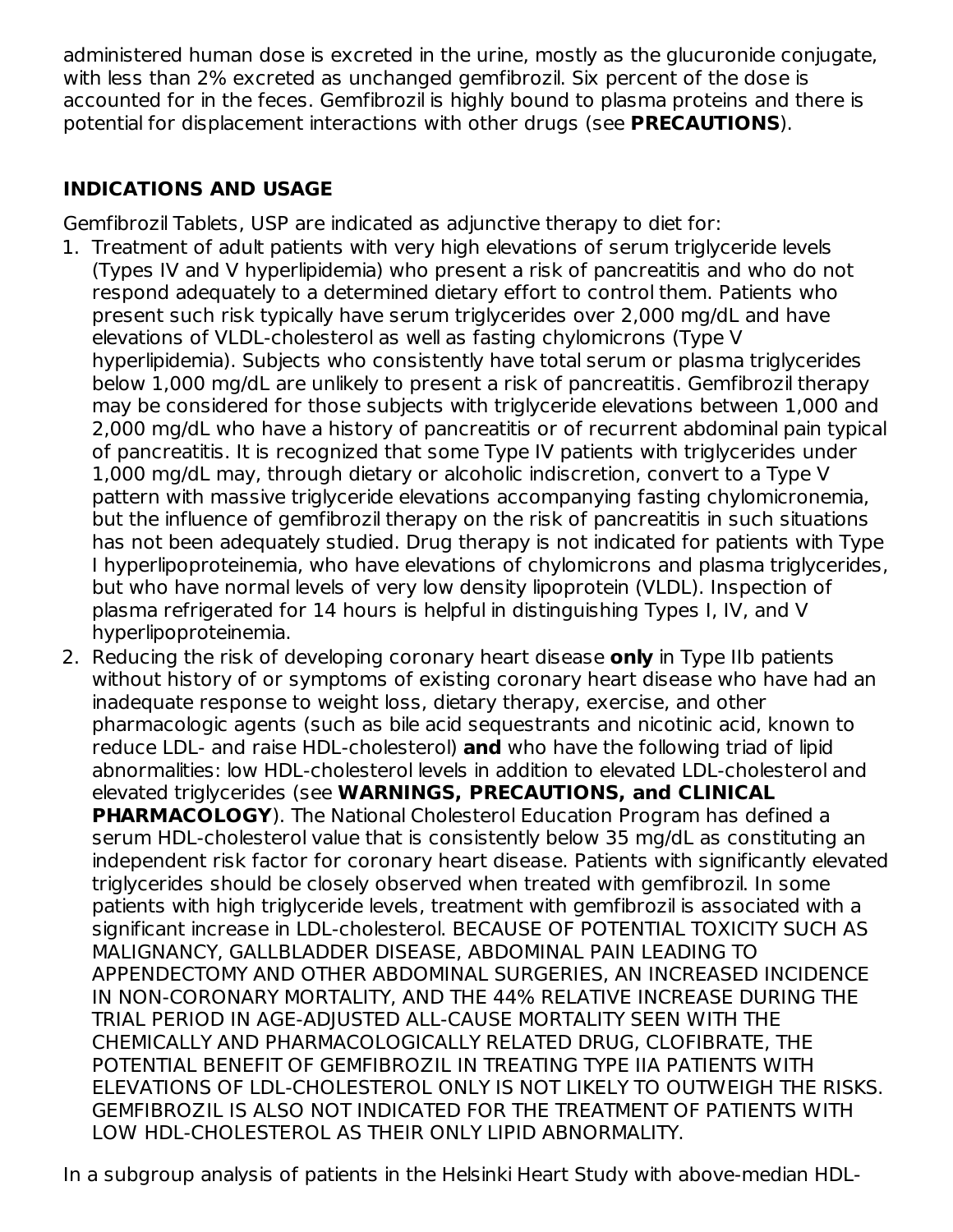cholesterol values at baseline (greater than 46.4 mg/dL), the incidence of serious coronary events was similar for gemfibrozil and placebo subgroups (see Table I).

The initial treatment for dyslipidemia is dietary therapy specific for the type of lipoprotein abnormality. Excess body weight and excess alcohol intake may be important factors in hypertriglyceridemia and should be managed prior to any drug therapy. Physical exercise can be an important ancillary measure, and has been associated with rises in HDL-cholesterol. Diseases contributory to hyperlipidemia such as hypothyroidism or diabetes mellitus should be looked for and adequately treated. Estrogen therapy is sometimes associated with massive rises in plasma triglycerides, especially in subjects with familial hypertriglyceridemia. In such cases, discontinuation of estrogen therapy may obviate the need for specific drug therapy of hypertriglyceridemia. The use of drugs should be considered only when reasonable attempts have been made to obtain satisfactory results with nondrug methods. If the decision is made to use drugs, the patient should be instructed that this does not reduce the importance of adhering to diet.

## **CONTRAINDICATIONS**

- 1. Hepatic or severe renal dysfunction, including primary biliary cirrhosis.
- 2. Preexisting gallbladder disease (see **WARNINGS**).
- 3. Hypersensitivity to gemfibrozil.
- 4. Combination therapy of gemfibrozil with simvastatin (see **WARNINGS** and **PRECAUTIONS**).
- 5. Combination therapy of gemfibrozil with repaglinide (see **PRECAUTIONS**).
- 6. Combination therapy of gemfibrozil with dasabuvir (see **PRECAUTIONS**).
- 7. Combination therapy of gemfibrozil with selexipag (see **PRECAUTIONS**).

### **WARNINGS**

1. Because of chemical, pharmacological, and clinical similarities between gemfibrozil and clofibrate, the adverse findings with clofibrate in two large clinical studies may also apply to gemfibrozil. In the first of those studies, the Coronary Drug Project, 1,000 subjects with previous myocardial infarction were treated for five years with clofibrate. There was no difference in mortality between the clofibrate-treated subjects and 3,000 placebo-treated subjects, but twice as many clofibrate-treated subjects developed cholelithiasis and cholecystitis requiring surgery. In the other study, conducted by the World Health Organization (WHO), 5,000 subjects without known coronary heart disease were treated with clofibrate for five years and followed one year beyond. There was a statistically significant (44%) higher age-adjusted total mortality in the clofibrate-treated group than in a comparable placebo-treated control group during the trial period. The excess mortality was due to a 33% increase in noncardiovascular causes, including malignancy, post-cholecystectomy complications, and pancreatitis. The higher risk of clofibrate- treated subjects for gallbladder disease was confirmed.

Because of the more limited size of the Helsinki Heart Study, the observed difference in mortality from any cause between the gemfibrozil and placebo groups is not statistically significantly different from the 29% excess mortality reported in the clofibrate group in the separate WHO study at the nine year follow-up (see **CLINICAL PHARMACOLOGY**). Noncoronary heart disease related mortality showed an excess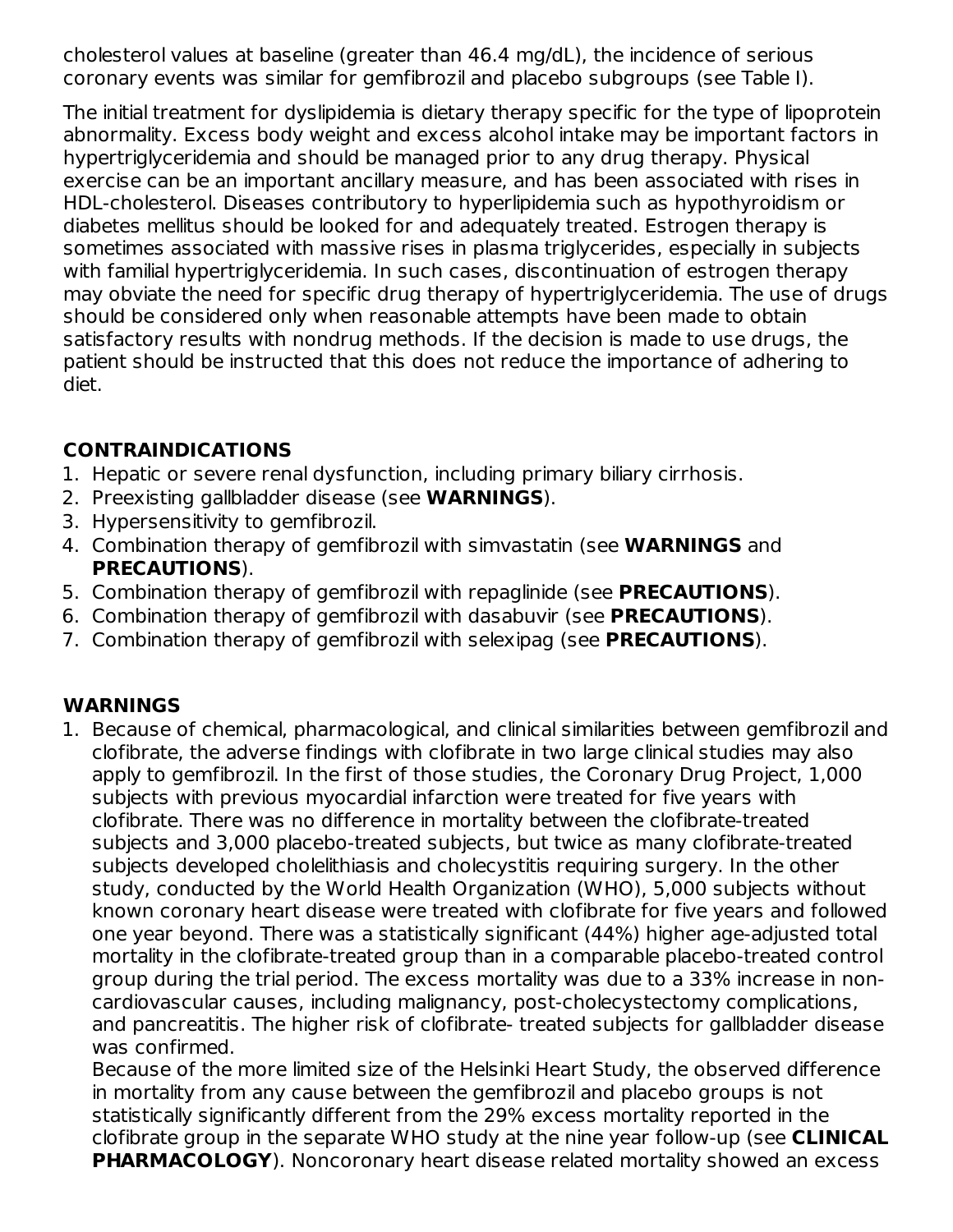in the group originally randomized to gemfibrozil primarily due to cancer deaths observed during the open-label extension.

During the five year primary prevention component of the Helsinki Heart Study, mortality from any cause was 44 (2.2%) in the gemfibrozil group and 43 (2.1%) in the placebo group; including the 3.5 year follow-up period since the trial was completed, cumulative mortality from any cause was 101 (4.9%) in the gemfibrozil group and 83 (4.1%) in the group originally randomized to placebo (hazard ratio 1:20 in favor of placebo). Because of the more limited size of the Helsinki Heart Study, the observed difference in mortality from any cause between the gemfibrozil and placebo groups at Year-5 or at Year-8.5 is not statistically significantly different from the 29% excess mortality reported in the clofibrate group in the separate WHO study at the nine year follow-up. Noncoronary heart disease related mortality showed an excess in the group originally randomized to gemfibrozil at the 8.5 year follow-up (65 gemfibrozil versus 45 placebo noncoronary deaths).

The incidence of cancer (excluding basal cell carcinoma) discovered during the trial and in the 3.5 years after the trial was completed was 51 (2.5%) in both originally randomized groups. In addition, there were 16 basal cell carcinomas in the group originally randomized to gemfibrozil and 9 in the group originally randomized to placebo ( $p=0.22$ ). There were 30 (1.5%) deaths attributed to cancer in the group originally randomized to gemfibrozil and 18 (0.9%) in the group originally randomized to placebo (p=0.11). Adverse outcomes, including coronary events, were higher in gemfibrozil patients in a corresponding study in men with a history of known or suspected coronary heart disease in the secondary prevention component of the Helsinki Heart Study (see **CLINICAL PHARMACOLOGY**).

A comparative carcinogenicity study was also done in rats comparing three drugs in this class: fenofibrate (10 and 60 mg/kg; 0.3 and 1.6 times the human dose, respectively), clofibrate (400 mg/kg; 1.6 times the human dose), and gemfibrozil (250 mg/kg; 1.7 times the human dose). Pancreatic acinar adenomas were increased in males and females on fenofibrate; hepatocellular carcinoma and pancreatic acinar adenomas were increased in males and hepatic neoplastic nodules in females treated with clofibrate; hepatic neoplastic nodules were increased in males and females treated with clofibrate; hepatic neoplastic nodules were increased in males and females treated with gemfibrozil while testicular interstitial cell (Leydig cell) tumors were increased in males on all three drugs.

- 1. A gallstone prevalence substudy of 450 Helsinki Heart Study participants showed a trend toward a greater prevalence of gallstones during the study within the gemfibrozil treatment group (7.5% versus 4.9% for the placebo group, a 55% excess for the gemfibrozil group). A trend toward a greater incidence of gallbladder surgery was observed for the gemfibrozil group (17 versus 11 subjects, a 54% excess). This result did not differ statistically from the increased incidence of cholecystectomy observed in the WHO study in the group treated with clofibrate. Both clofibrate and gemfibrozil may increase cholesterol excretion into the bile, leading to cholelithiasis. If cholelithiasis is suspected, gallbladder studies are indicated. Gemfibrozil therapy should be discontinued if gallstones are found. Cases of cholelithiasis have been reported with gemfibrozil therapy.
- 2. Since a reduction of mortality from coronary heart disease has not been demonstrated and because liver and interstitial cell testicular tumors were increased in rats, gemfibrozil should be administered only to those patients described in the **INDICATIONS AND USAGE** section. If a significant serum lipid response is not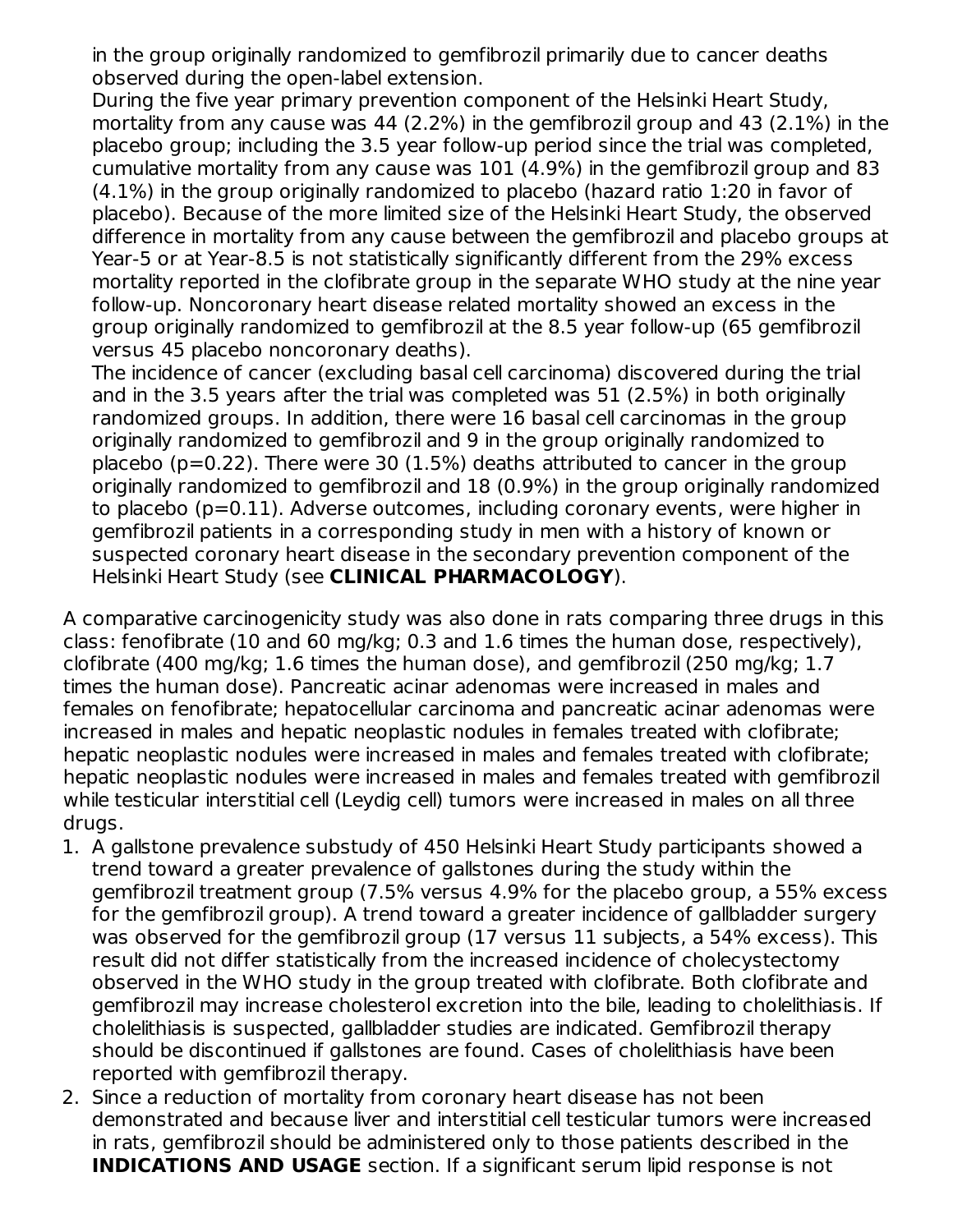obtained, gemfibrozil should be discontinued.

- 3. Concomitant Anticoagulants-Caution should be exercised when warfarin is given in conjunction with gemfibrozil. The dosage of warfarin should be reduced to maintain the prothrombin time at the desired level to prevent bleeding complications. Frequent prothrombin determinations are advisable until it has been definitely determined that the prothrombin level has stabilized.
- 4. The concomitant administration of gemfibrozil with simvastatin is contraindicated (see **CONTRAINDICATIONS** and **PRECAUTIONS**). Concomitant therapy with gemfibrozil and an HMG-CoA reductase inhibitor is associated with an increased risk of skeletal muscle toxicity manifested as rhabdomyolysis, markedly elevated creatine kinase (CPK) levels, and myoglobinuria, leading in a high proportion of cases to acute renal failure and death. IN PATIENTS WHO HAVE HAD AN UNSATISFACTORY LIPID RESPONSE TO EITHER DRUG ALONE, THE BENEFIT OF COMBINED THERAPY WITH GEMFIBROZIL AND an HMG-CoA REDUCTASE INHIBITOR DOES NOT OUTWEIGH THE RISKS OF SEVERE MYOPATHY, RHABDOMYOLYSIS, AND ACUTE RENAL FAILURE (see **PRECAUTIONS, Drug Interactions**). The use of fibrates alone, including gemfibrozil, may occasionally be associated with myositis. Patients receiving gemfibrozil and complaining of muscle pain, tenderness, or weakness should have prompt medical evaluation for myositis, including serum creatine-kinase level determination. If myositis is suspected or diagnosed, gemfibrozil therapy should be withdrawn.
- 5. Cataracts-Subcapsular bilateral cataracts occurred in 10%, and unilateral in 6.3%, of male rats treated with gemfibrozil at 10 times the human dose.
- 6. CYP2C8 substrates -Gemfibrozil, a strong inhibitor of CYP2C8, may increase exposure of CYP2C8 substrates when administered concomitantly (see **PRECAUTIONS, Drug Interactions**).
- 7. OATP1B1 substrates Gemfibrozil is an inhibitor of organic anion-transporter polyprotein (OATP) 1B1 and may increase exposure of drugs that are substrates of OATP1B1 (e.g., atrasentan, atorvastatin, bosentan, ezetimibe, fluvastatin, glyburide, SN-38 [active metabolite of irinotecan], rosuvastatin, pitavastatin, pravastatin, rifampin, valsartan, olmesartan). Therefore, dosing reductions of drugs that are substrates of OATP1B1 may be required when gemfibrozil is used concomitantly (see **PRECAUTIONS, Drug Interactions**). Combination therapy of gemfibrozil with simvastatin or with repaglinide, which are OATP1B1 substrates, is contraindicated (see **CONTRAINDICATIONS**).

## **PRECAUTIONS**

**1. Initial Therapy**-Laboratory studies should be done to ascertain that the lipid levels are consistently abnormal. Before instituting gemfibrozil therapy, every attempt should be made to control serum lipids with appropriate diet, exercise, weight loss in obese patients, and control of any medical problems such as diabetes mellitus and hypothyroidism that are contributing to the lipid abnormalities.

**2. Continued Therapy**-Periodic determination of serum lipids should be obtained, and the drug withdrawn if lipid response is inadequate after three months of therapy.

## **3. Drug Interactions**

**(A) HMG-CoA Reductase Inhibitors:** The concomitant administration of gemfibrozil with simvastatin is contraindicated (see **CONTRAINDICATIONS** and **WARNINGS**). The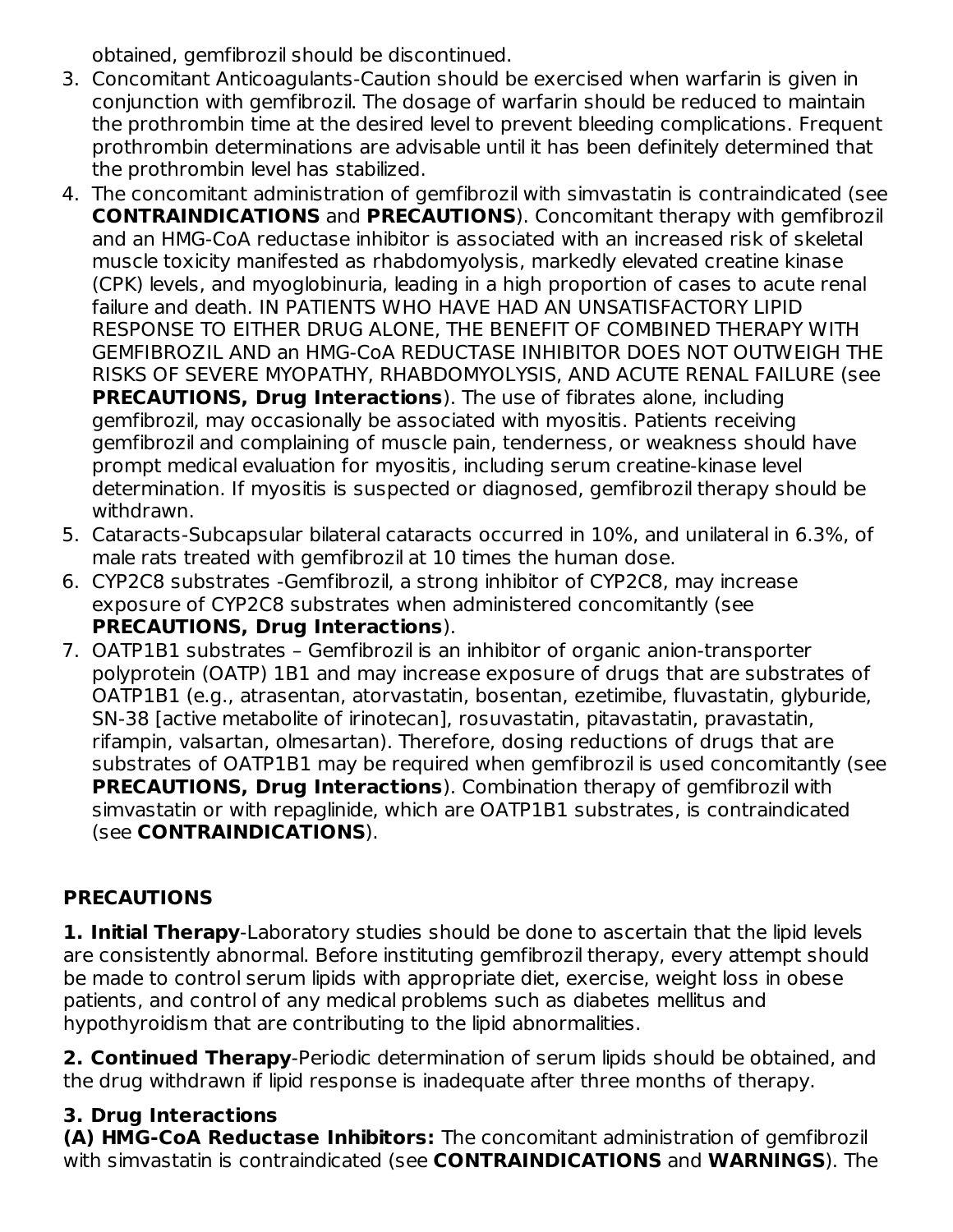risk of myopathy and rhabdomyolysis is increased with combined gemfibrozil and HMG-CoA reductase inhibitor therapy. Myopathy or rhabdomyolysis with or without acute renal failure have been reported as early as three weeks after initiation of combined therapy or after several months (see **WARNINGS**). There is no assurance that periodic monitoring of creatine kinase will prevent the occurrence of severe myopathy and kidney damage.

**(B) Anticoagulants**: CAUTION SHOULD BE EXERCISED WHEN WARFARIN IS GIVEN IN CONJUNCTION WITH GEMFIBROZIL. THE DOSAGE OF WARFARIN SHOULD BE REDUCED TO MAINTAIN THE PROTHROMBIN TIME AT THE DESIRED LEVEL TO PREVENT BLEEDING COMPLICATIONS. FREQUENT PROTHROMBIN DETERMINATIONS ARE ADVISABLE UNTIL IT HAS BEEN DEFINITELY DETERMINED THAT THE PROTHROMBIN LEVEL HAS STABILIZED.

**(C) CYP2C8 Substrates:** Gemfibrozil is a strong inhibitor of CYP2C8 and may increase exposure of drugs mainly metabolized by CYP2C8 (e.g., dabrafenib, enzalutamide, loperamide, montelukast, paclitaxel, pioglitazone, rosiglitazone). Therefore, dosing reduction of drugs that are mainly metabolized by CYP2C8 enzyme may be required when gemfibrozil is used concomitantly (see **WARNINGS**).

**Repaglinide:** In healthy volunteers, co-administration with gemfibrozil (600 mg twice daily for 3 days) resulted in an 8.1-fold (range 5.5-to 15.0-fold) higher repaglinide AUC and a 28.6-fold (range 18.5-to 80.1-fold) higher repaglinide plasma concentration 7 hours after the dose. In the same study, gemfibrozil (600 mg twice daily for 3 days)  $+$ itraconazole (200 mg in the morning and 100 mg in the evening at Day 1, then 100 mg twice daily at Day 2 to 3) resulted in a 19.4-(range 12.9-to 24.7-fold) higher repaglinide AUC and a 70.4-fold (range 42.9-to 119.2-fold) higher repaglinide plasma concentration 7 hours after the dose. In addition, gemfibrozil alone or gemfibrozil + itraconazole prolonged the hypoglycemic effects of repaglinide. Co-administration of gemfibrozil and repaglinide increases the risk of severe hypoglycemia and is contraindicated (see **CONTRAINDICATIONS**).

**Dasabuvir:** Co-administration of gemfibrozil with dasabuvir increased dasabuvir AUC and C <sub>max</sub> (ratios: 11.3 and 2.01, respectively) due to CYP2C8 inhibition. Increased dasabuvir exposure may increase the risk of QT prolongation, therefore, coadministration of gemfibrozil with dasabuvir is contraindicated (see **CONTRAINDICATIONS**).

**Selexipag:** Co-administration of gemfibrozil with selexipag doubled exposure to selexipag and increased exposure to the active metabolite by approximately 11-fold. Concomitant administration of gemfibrozil with selexipag is contraindicated (see **CONTRAINDICATIONS**).

**Enzalutamide:** In healthy volunteers given a single 160 mg dose of enzalutamide after gemfibrozil 600 mg twice daily, the AUC of enzalutamide plus active metabolite (Ndesmethyl enzalutamide) was increased by 2.2 fold and corresponding C <sub>max</sub> was decreased by 16%. Increased enzalutamide exposure may increase the risk of seizures. If co-administration is considered necessary, the dose of enzalutamide should be reduced (see **WARNINGS**).

**(D) OATP1B1 substrates:** Gemfibrozil is an inhibitor of OATP1B1 transporter and may increase exposure of drugs that are substrates of OATP1B1 (e.g., atrasentan, atorvastatin, bosentan, ezetimibe, fluvastatin, glyburide, SN-38 [active metabolite of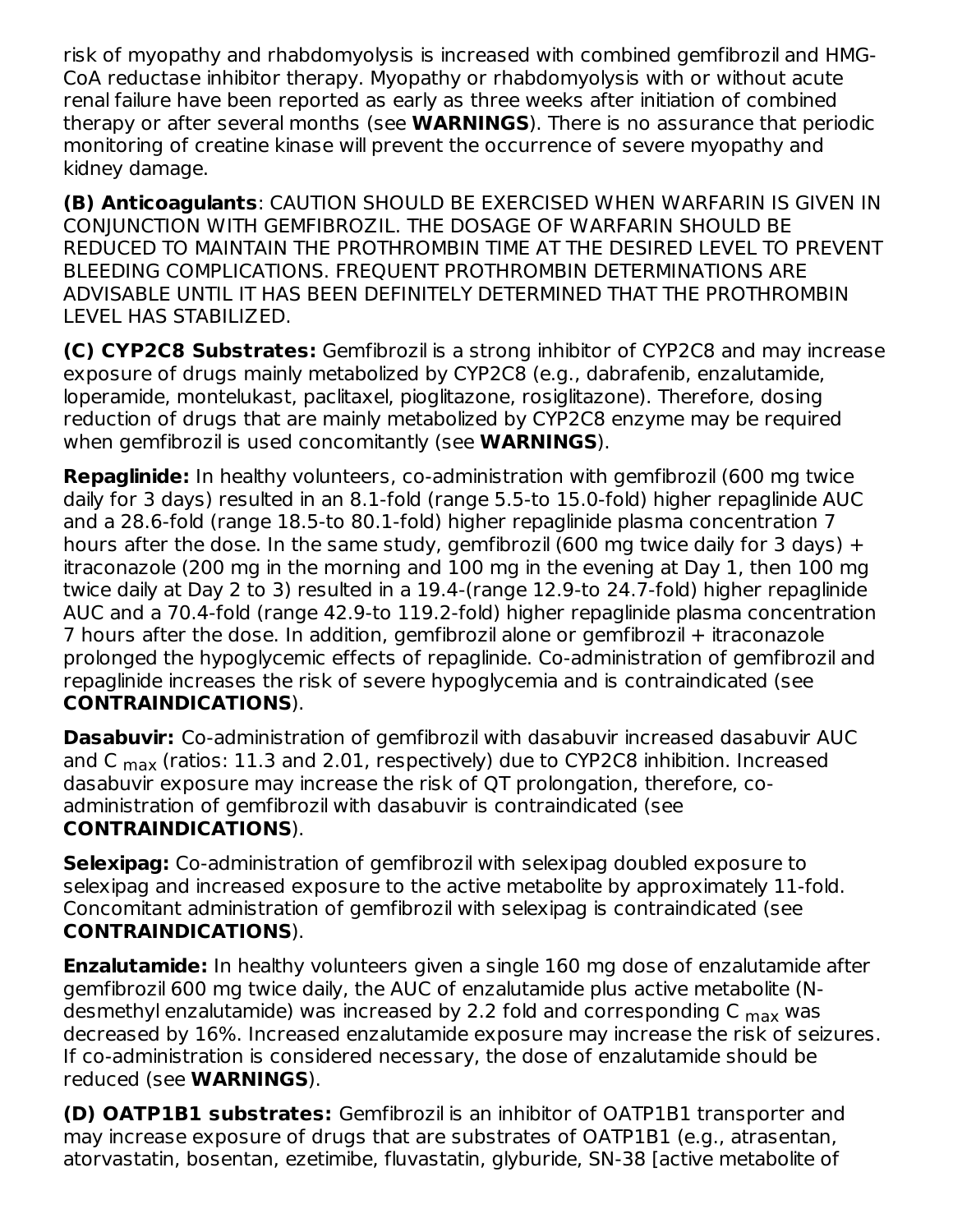irinotecan], rosuvastatin, pitavastatin, pravastatin, rifampin, valsartan, olmesartan). Therefore, dosing reductions of drugs that are substrates of OATP1B1 may be required when gemfibrozil is used concomitantly (see **WARNINGS**). Combination therapy of gemfibrozil with simvastatin or with repaglinide, which are OATP1B1 substrates, is contraindicated (see **CONTRAINDICATIONS**).

**(E) In vitro studies of CYP enzymes, UGTA enzymes and OATP1B1 transporter:** In vitro studies have shown that gemfibrozil is an inhibitor of CYP1A2, CYP2C8, CYP2C9, CYP2C19, OATP1B1, and UDP-glucuronosyltransferase (UGT) 1A1 and 1A3 (see **WARNINGS**).

**(F) Bile Acid-Binding Resins:** Gemfibrozil AUC was reduced by 30% when gemfibrozil was given (600 mg) simultaneously with resin-granule drugs such as colestipol (5 g). Administration of the drugs two hours or more apart is recommended because gemfibrozil exposure was not significantly affected when it was administered two hours apart from colestipol.

**(G) Colchicine:** Myopathy, including rhabdomyolysis, has been reported with chronic administration of colchicine at therapeutic doses. Concomitant use of gemfibrozil may potentiate the development of myopathy. Patients with renal dysfunction and elderly patients are at increased risk. Caution should be exercised when prescribing gemfibrozil with colchicine, especially in elderly patients or patients with renal dysfunction.

**4. Carcinogenesis, Mutagenesis, Impairment of Fertility** – Long-term studies have been conducted in rats at 0.2 and 1.3 times the human exposure (based on AUC). The incidence of benign liver nodules and liver carcinomas was significantly increased in high dose male rats. The incidence of liver carcinomas increased also in low dose males, but this increase was not statistically significant ( $p=0.1$ ). Male rats had a dose-related and statistically significant increase of benign Leydig cell tumors. The higher dose female rats had a significant increase in the combined incidence of benign and malignant liver neoplasms.

Long-term studies have been conducted in mice at 0.1 and 0.7 times the human exposure (based on AUC). There were no statistically significant differences from controls in the incidence of liver tumors, but the doses tested were lower than those shown to be carcinogenic with other fibrates.

Electron microscopy studies have demonstrated a florid hepatic peroxisome proliferation following gemfibrozil administration to the male rat. An adequate study to test for peroxisome proliferation has not been done in humans but changes in peroxisome morphology have been observed. Peroxisome proliferation has been shown to occur in humans with either of two other drugs of the fibrate class when liver biopsies were compared before and after treatment in the same individual. Administration of approximately 2 times the human dose (based on surface area) to male rats for 10 weeks resulted in a dose-related decrease of fertility. Subsequent studies demonstrated that this effect was reversed after a drug-free period of about eight weeks, and it was not transmitted to the offspring.

**5. Pregnancy** – Gemfibrozil has been shown to produce adverse effects in rats and rabbits at doses between 0.5 and 3 times the human dose (based on surface area). There are no adequate and well-controlled studies in pregnant women. Gemfibrozil should be used during pregnancy only if the potential benefit justifies the potential risk to the fetus.

Administration of gemfibrozil to female rats at 2 times the human dose (based on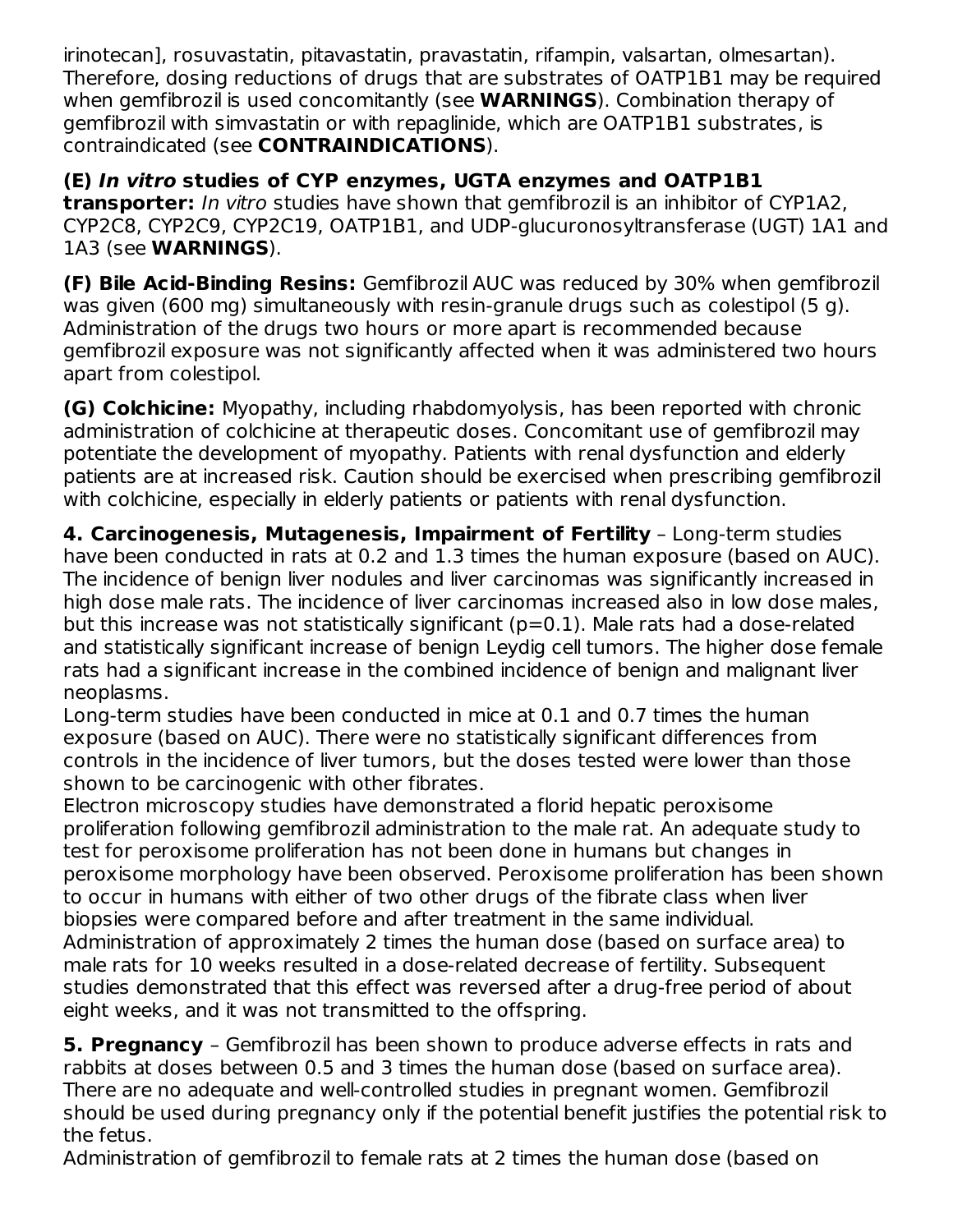surface area) before and throughout gestation caused a dose-related decrease in conception rate, an increase in stillborns, and a slight reduction in pup weight during lactation. There were also dose-related increased skeletal variations. Anophthalmia occurred, but rarely.

Administration of 0.6 and 2 times the human dose (based on surface area) of gemfibrozil to female rats from gestation day 15 through weaning caused dose-related decreases in birth weight and suppressions of pup growth during lactation. Administration of 1 and 3 times the human dose (based on surface area) of gemfibrozil to female rabbits during organogenesis caused a dose-related decrease in litter size and, at the high dose, an increased incidence of parietal bone variations.

**6. Nursing Mothers** – It is not known whether this drug is excreted in human milk. Because many drugs are excreted in human milk and because of the potential for tumorigenicity shown for gemfibrozil in animal studies, a decision should be made whether to discontinue nursing or to discontinue the drug, taking into account the importance of the drug to the mother.

**7. Hematologic Changes** – Mild hemoglobin, hematocrit and white blood cell decreases have been observed in occasional patients following initiation of gemfibrozil therapy. However, these levels stabilize during long-term administration. Rarely, severe anemia, leukopenia, thrombocytopenia, and bone marrow hypoplasia have been reported. Therefore, periodic blood counts are recommended during the first 12 months of gemfibrozil administration.

**8. Liver Function** – Abnormal liver function tests have been observed occasionally during gemfibrozil administration, including elevations of AST, ALT, LDH, bilirubin, and alkaline phosphatase. These are usually reversible when gemfibrozil is discontinued. Therefore, periodic liver function studies are recommended and gemfibrozil therapy should be terminated if abnormalities persist.

**9. Kidney Function** – There have been reports of worsening renal insufficiency upon the addition of gemfibrozil therapy in individuals with baseline plasma creatinine >2.0 mg/dL. In such patients, the use of alternative therapy should be considered against the risks and benefits of a lower dose of gemfibrozil.

**10. Pediatric Use** – Safety and efficacy in pediatric patients have not been established.

## **ADVERSE REACTIONS**

In the double-blind controlled phase of the primary prevention component of the Helsinki Heart Study, 2,046 patients received gemfibrozil for up to five years. In that study, the following adverse reactions were statistically more frequent in subjects in the gemfibrozil group:

|                            | <b>GEMFIBROZIL</b><br>$(N = 2,046)$ | <b>PLACEBO</b><br>$(N = 2,035)$ |
|----------------------------|-------------------------------------|---------------------------------|
|                            | Frequency in percent of<br>subjects |                                 |
|                            |                                     |                                 |
| Gastrointestinal reactions | 34.2                                | 23.8                            |
| Dyspepsia                  | 19.6                                | 11.9                            |
| Abdominal pain             | 9.8                                 | 5.6                             |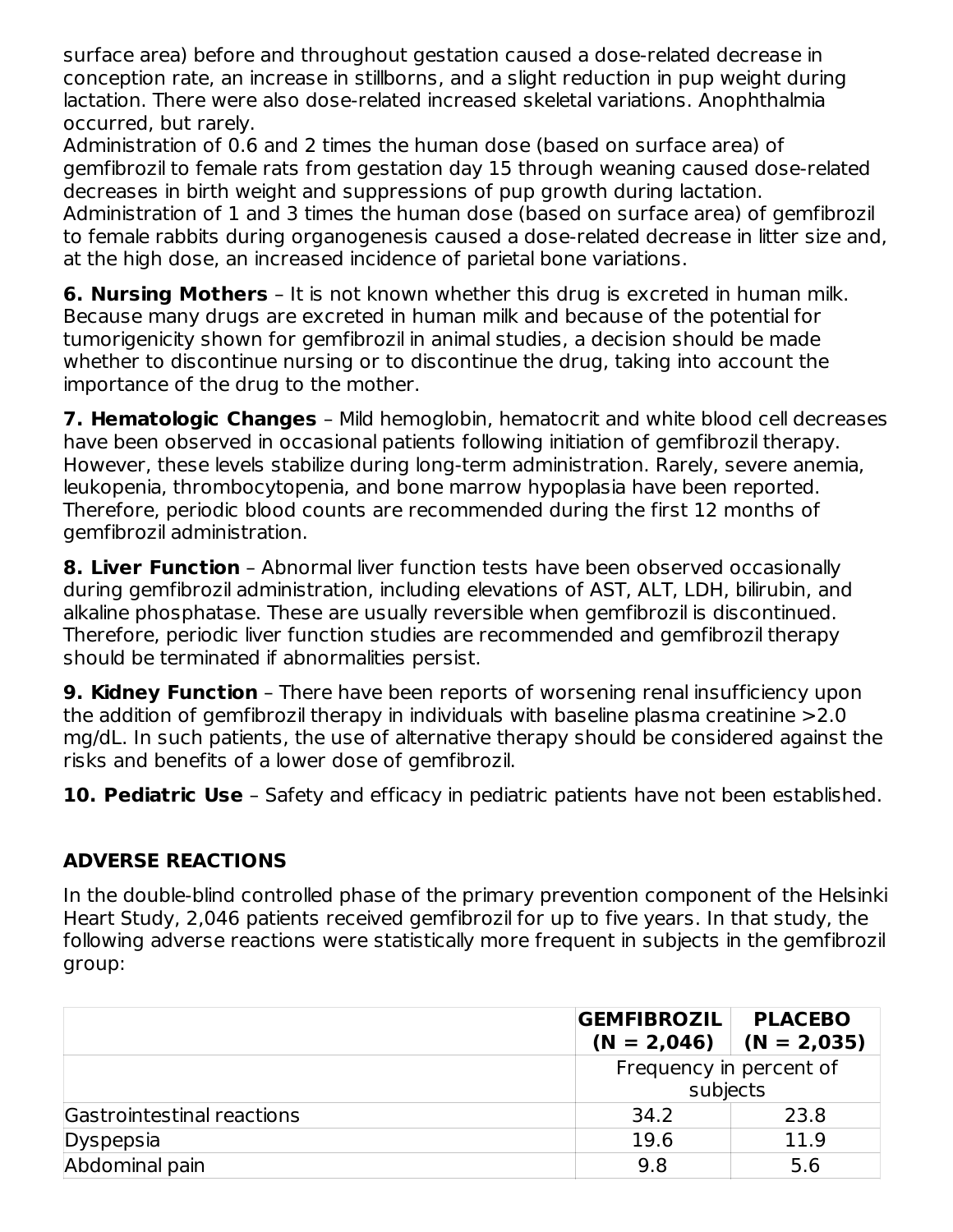| Acute appendicitis<br>(histologically confirmed in most cases where data<br>were available)                  | 1.2 | 0.6 |
|--------------------------------------------------------------------------------------------------------------|-----|-----|
| Atrial fibrillation                                                                                          | 0.7 | 0.1 |
| Adverse events reported by more than 1% of subjects, but without a significant<br>difference between groups: |     |     |
| Diarrhea                                                                                                     | 7.2 | 6.5 |
| Fatigue                                                                                                      | 3.8 | 3.5 |
| Nausea/Vomiting                                                                                              | 2.5 | 2.1 |
| Eczema                                                                                                       | 1.9 | 1.2 |
| Rash                                                                                                         | 1.7 | 1.3 |
| Vertigo                                                                                                      | 1.5 | 1.3 |
| Constipation                                                                                                 | 1.4 | 1.3 |
| Headache                                                                                                     | 1.2 |     |

**Gallbladder surgery** was performed in 0.9% of gemfibrozil and 0.5% of placebo subjects in the primary prevention component, a 64% excess, which is not statistically different from the excess of gallbladder surgery observed in the clofibrate group compared to the placebo group of the WHO study. Gallbladder surgery was also performed more frequently in the gemfibrozil group compared to the placebo group (1.9% versus 0.3%, p=0.07) in the secondary prevention component. A statistically significant increase in appendectomy in the gemfibrozil group was seen also in the secondary prevention component (6 on gemfibrozil versus 0 on placebo, p=0.014).

Nervous system and special senses adverse reactions were more common in the gemfibrozil group. These included hypesthesia, paresthesias, and taste perversion. Other adverse reactions that were more common among gemfibrozil treatment group subjects but where a causal relationship was not established include cataracts, peripheral vascular disease, and intracerebral hemorrhage.

From other studies it seems probable that gemfibrozil is causally related to the occurrence of MUSCULOSKELETAL SYMPTOMS (see **WARNINGS**), and to ABNORMAL LIVER FUNCTION TESTS and HEMATOLOGIC CHANGES (see **PRECAUTIONS**).

Reports of viral and bacterial infections (common cold, cough, urinary tract infections) were more common in gemfibrozil treated patients in other controlled clinical trials of 805 patients. Additional adverse reactions that have been reported for gemfibrozil are listed below by system. These are categorized according to whether a causal relationship to treatment with gemfibrozil is probable or not established:

|                         | <b>CAUSAL RELATIONSHIP</b><br><b>PROBABLE</b> | <b>CAUSAL RELATIONSHIP</b><br><b>NOT ESTABLISHED</b> |
|-------------------------|-----------------------------------------------|------------------------------------------------------|
| General:                |                                               | weight loss                                          |
| Cardiac:                |                                               | extrasystoles                                        |
| Gastrointestinal:       | cholestatic jaundice                          | pancreatitis<br>hepatoma<br>colitis                  |
| Central Nervous System: | dizziness<br>somnolence                       | confusion<br>convulsions                             |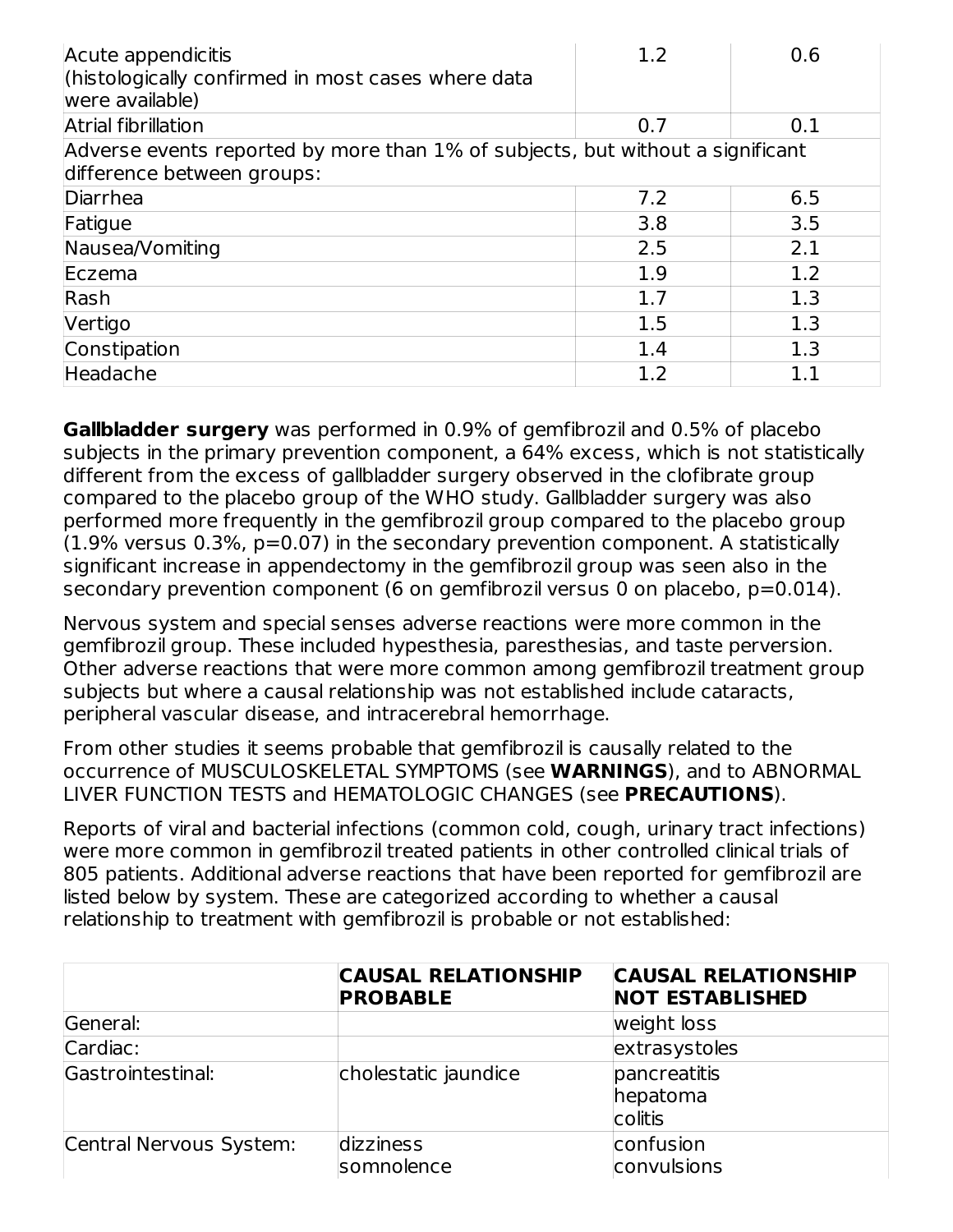|                      | paresthesia<br>peripheral neuritis<br>decreased libido<br>depression<br>headache                                                                                                           | syncope                                          |
|----------------------|--------------------------------------------------------------------------------------------------------------------------------------------------------------------------------------------|--------------------------------------------------|
| Eye:                 | blurred vision                                                                                                                                                                             | retinal edema                                    |
| Genitourinary:       | impotence                                                                                                                                                                                  | decreased male fertility<br>renal dysfunction    |
| Musculoskeletal:     | myopathy<br>myasthenia<br>myalgia<br>painful extremities<br>arthralgia<br>synovitis<br>rhabdomyolysis (see<br><b>WARNINGS and Drug</b><br><b>Interactions</b> under<br><b>PRECAUTIONS)</b> |                                                  |
| Clinical Laboratory: | increased creatine<br>phosphokinase<br>increased bilirubin<br>increased liver<br>transaminases (AST, ALT)<br>increased alkaline<br>phosphatase                                             | positive antinuclear antibody                    |
| Hematopoietic:       | anemia<br>leukopenia<br>bone marrow hypoplasia<br>eosinophilia                                                                                                                             | thrombocytopenia                                 |
| Immunologic:         | angioedema<br>laryngeal edema<br>urticaria                                                                                                                                                 | anaphylaxis<br>Lupus-like syndrome<br>vasculitis |
| Integumentary:       | exfoliative dermatitis<br>rash<br>dermatitis<br>pruritus                                                                                                                                   | alopecia<br>photosensitivity                     |

**Additional adverse reactions that have been reported include cholecystitis and cholelithiasis (**see **WARNINGS).**

### **DOSAGE AND ADMINISTRATION**

The recommended dose for adults is 1,200 mg administered in two divided doses 30 minutes before the morning and evening meals (see **CLINICAL PHARMACOLOGY**).

### **OVERDOSAGE**

There have been reported cases of overdosage with gemfibrozil. In one case, a 7-year-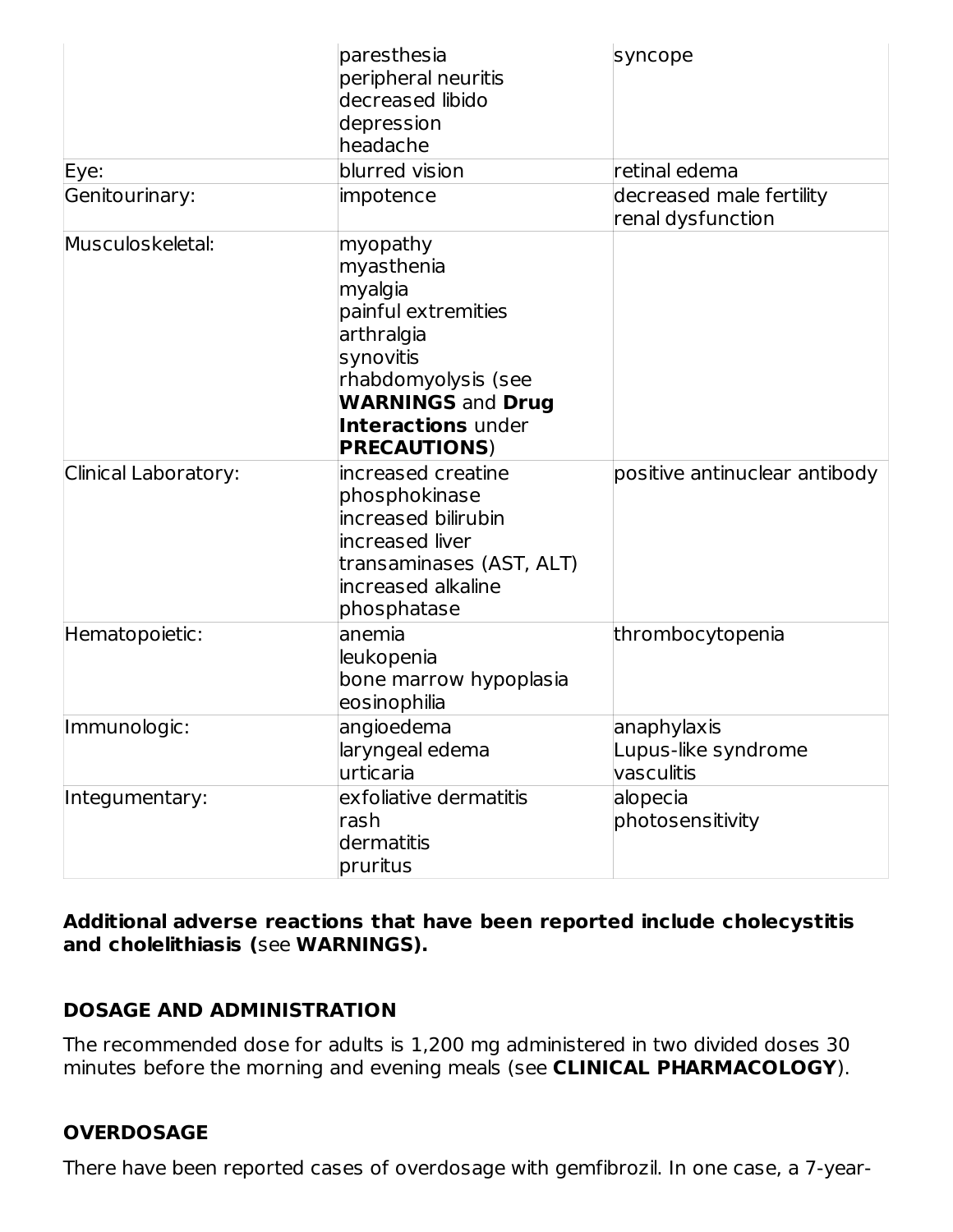old child recovered after ingesting up to 9 grams of gemfibrozil. Symptoms reported with overdosage were abdominal cramps, abnormal liver function tests, diarrhea, increased CPK, joint and muscle pain, nausea and vomiting. Symptomatic supportive measures should be taken, should an overdose occur.

### **HOW SUPPLIED**

#### **Gemfibrozil Tablets, USP**

Supplied as White film-coated, capsule shaped, biconvex tablets debossed with **I** on the left side of bisect and **G** on the right side of bisect on one side and **225** on the other. Unit dose packages of 100 (10 x 10) NDC 60687-224-01

#### **Store at controlled room temperature 20° - 25°C (68° - 77°F) [see USP]. Protect from light and humidity.**

**FOR YOUR PROTECTION:** Do not use if blister is torn or broken.

To report SUSPECTED ADVERSE REACTIONS, contact Cipla Ltd. at 1-866-604-3268 or FDA at 1-800-FDA-1088 or www.fda.gov/medwatch.

### **PACKAGING INFORMATION**

American Health Packaging unit dose blisters (see How Supplied section) contain drug product from Cipla USA Inc. as follows: (600 mg / 100 UD) NDC 60687-224-01 packaged from NDC 69097-821

Distributed by: **American Health Packaging** Columbus, OH 43217

### **8422401/0122**

**Package/Label Display Panel – Carton – 600 mg**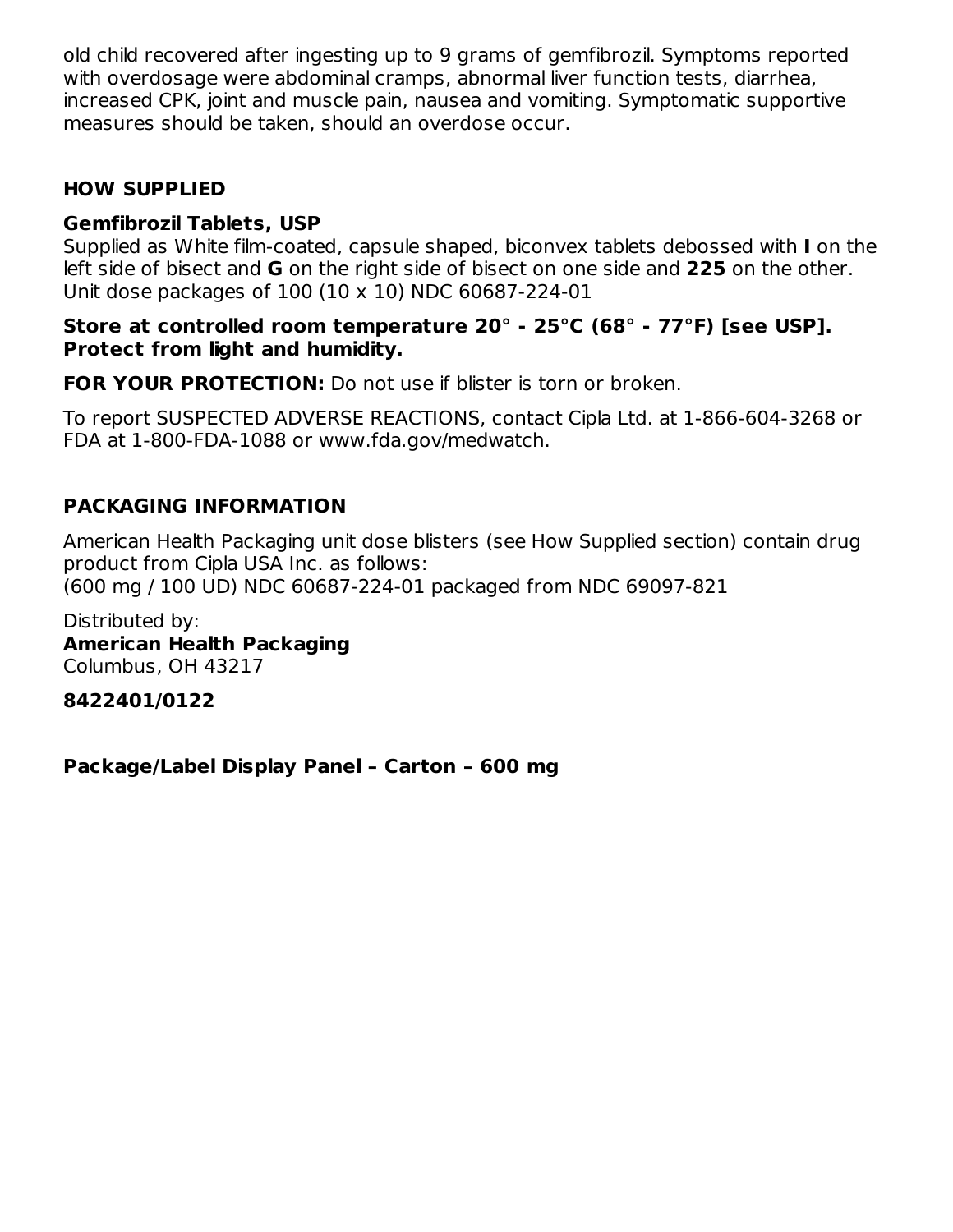# NDC 60687-224-01 **GEMFIBROZIL** Tablets, USP mg 6 100 Tablets (10 x 10) Rx Only <u> III | IIIIIIIIIIIIIII IIIIIII</u> (01) 0 03 60687 224 01 5 NDC 60687-224-01 **GEMFIBROZIL** Tablets, USP 600 ma 100 Tablets (10 x 10) Rx Only **Each Tablet Contains:** Usual Dosage: See package insert for full prescribing information. Store at 20° to 25°C (68° to 77°F); excursions permitted<br>between 15° to 30°C (59° to 86°F) [see USP Controlled Room Temperature]. Protect from light and humidity. Keep this and all drugs out of reach of children. FOR YOUR PROTECTION: Do not use if blister is torn or broken. The drug product contained in this package is from<br>NDC # 69097-821, Cipla USA, Inc. Distributed by:<br>American Health Packaging Columbus, Ohio 43217 722401

0422401/1221

### NDC 60687- **224**-01

**GEMFIBROZIL** Tablets, USP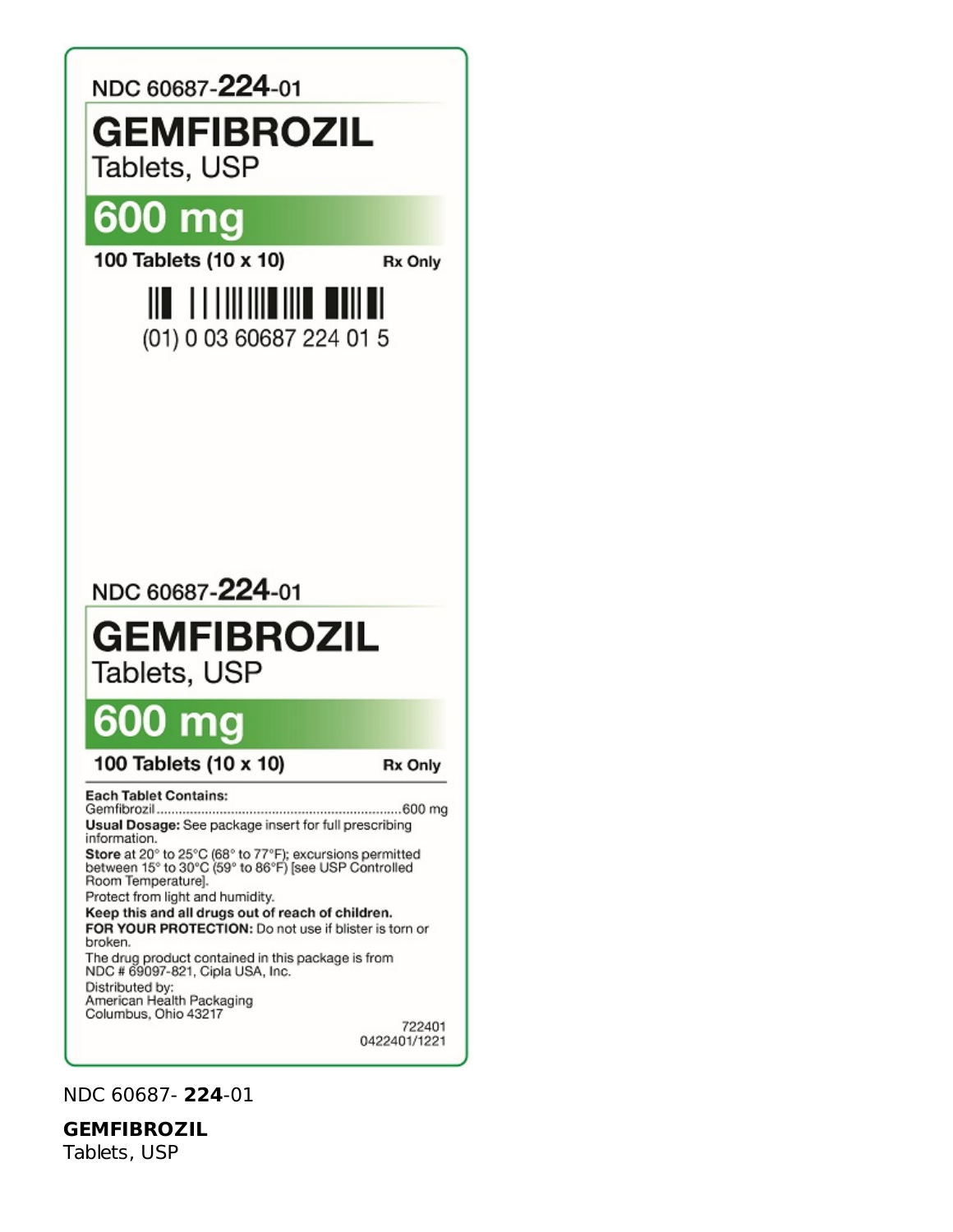#### **600 mg**

#### **100 Tablets (10 x 10) Rx Only**

#### **Each Tablet Contains:**

Gemfibrozil………………………………………………. 600 mg

**Usual Dosage:** See package insert for full prescribing information.

**Store** at 20° to 25°C (68° to 77°F); excursions permitted between 15° to 30°C (59° to 86°F) [see USP Controlled Room Temperature]. Protect from light and humidity.

#### **Keep this and all drugs out of reach of children.**

**FOR YOUR PROTECTION:** Do not use if blister is torn or broken.

The drug product contained in this package is from NDC # 69097-821, Cipla USA Inc.

Distributed by: American Health Packaging Columbus, Ohio 43217

722401 0422401/1221

#### **Package/Label Display Panel – Blister – 600 mg**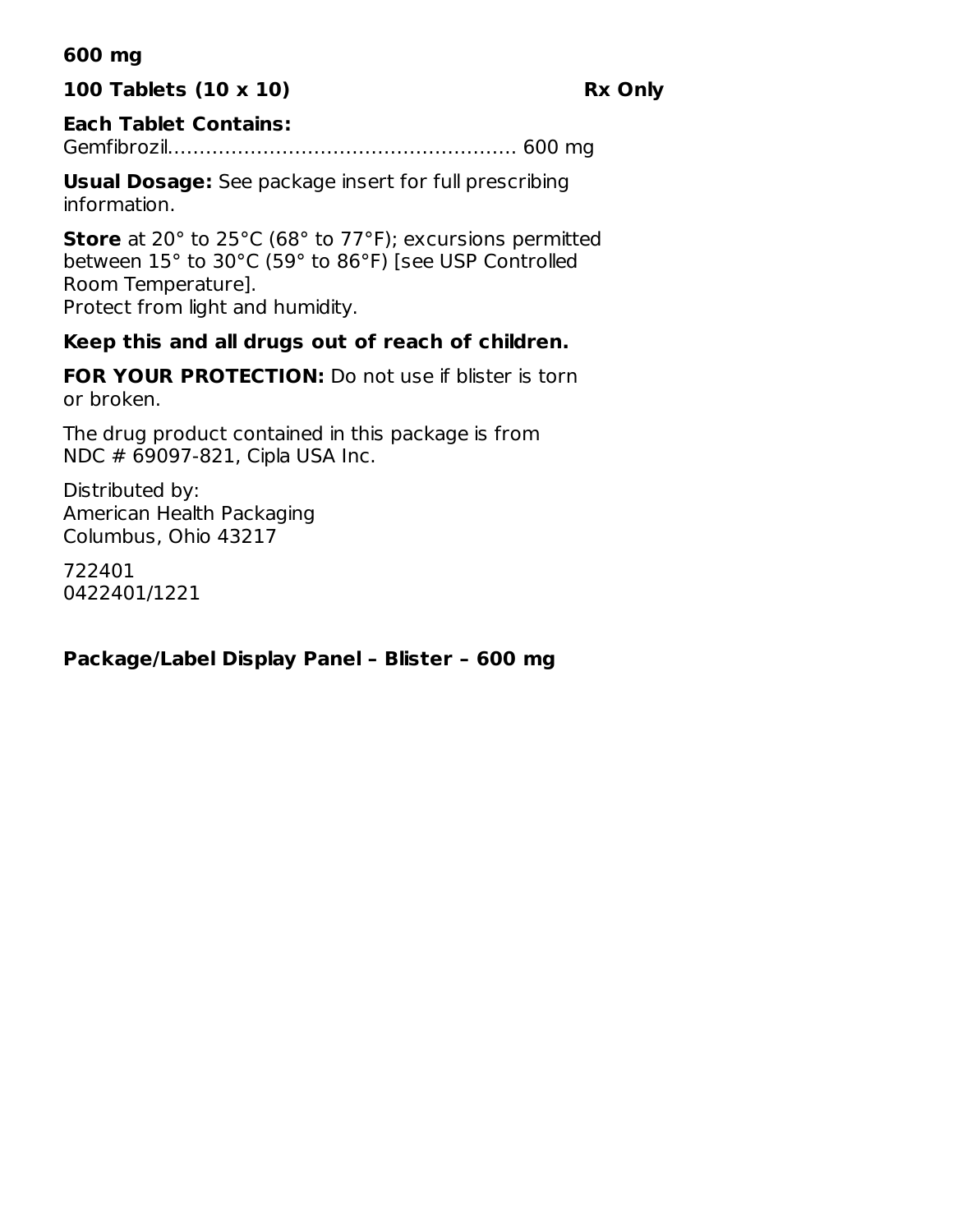

#### **GEMFIBROZIL** Tablet, USP

#### **600 mg**

| <b>GEMFIBROZIL</b><br>gemfibrozil tablet                       |                                          |                              |                    |                                  |                 |
|----------------------------------------------------------------|------------------------------------------|------------------------------|--------------------|----------------------------------|-----------------|
|                                                                |                                          |                              |                    |                                  |                 |
| <b>Product Information</b>                                     |                                          |                              |                    |                                  |                 |
| <b>Product Type</b>                                            | <b>HUMAN PRESCRIPTION</b><br><b>DRUG</b> | <b>Item Code</b><br>(Source) |                    | NDC:60687-224(NDC:69097-<br>821) |                 |
| <b>Route of Administration</b>                                 | ORAL                                     |                              |                    |                                  |                 |
| <b>Active Ingredient/Active Moiety</b>                         |                                          |                              |                    |                                  |                 |
|                                                                | <b>Ingredient Name</b>                   |                              |                    | <b>Basis of Strength</b>         | <b>Strength</b> |
| GEMFIBROZIL (UNII: Q8X02027X3) (GEMFIBROZIL - UNII:Q8X02027X3) |                                          |                              | <b>GEMFIBROZIL</b> |                                  | 600 mg          |
|                                                                |                                          |                              |                    |                                  |                 |
| <b>Inactive Ingredients</b>                                    |                                          |                              |                    |                                  |                 |
|                                                                | <b>Ingredient Name</b>                   |                              |                    |                                  | <b>Strength</b> |
| <b>SILICON DIOXIDE (UNII: ETJ7Z6XBU4)</b>                      |                                          |                              |                    |                                  |                 |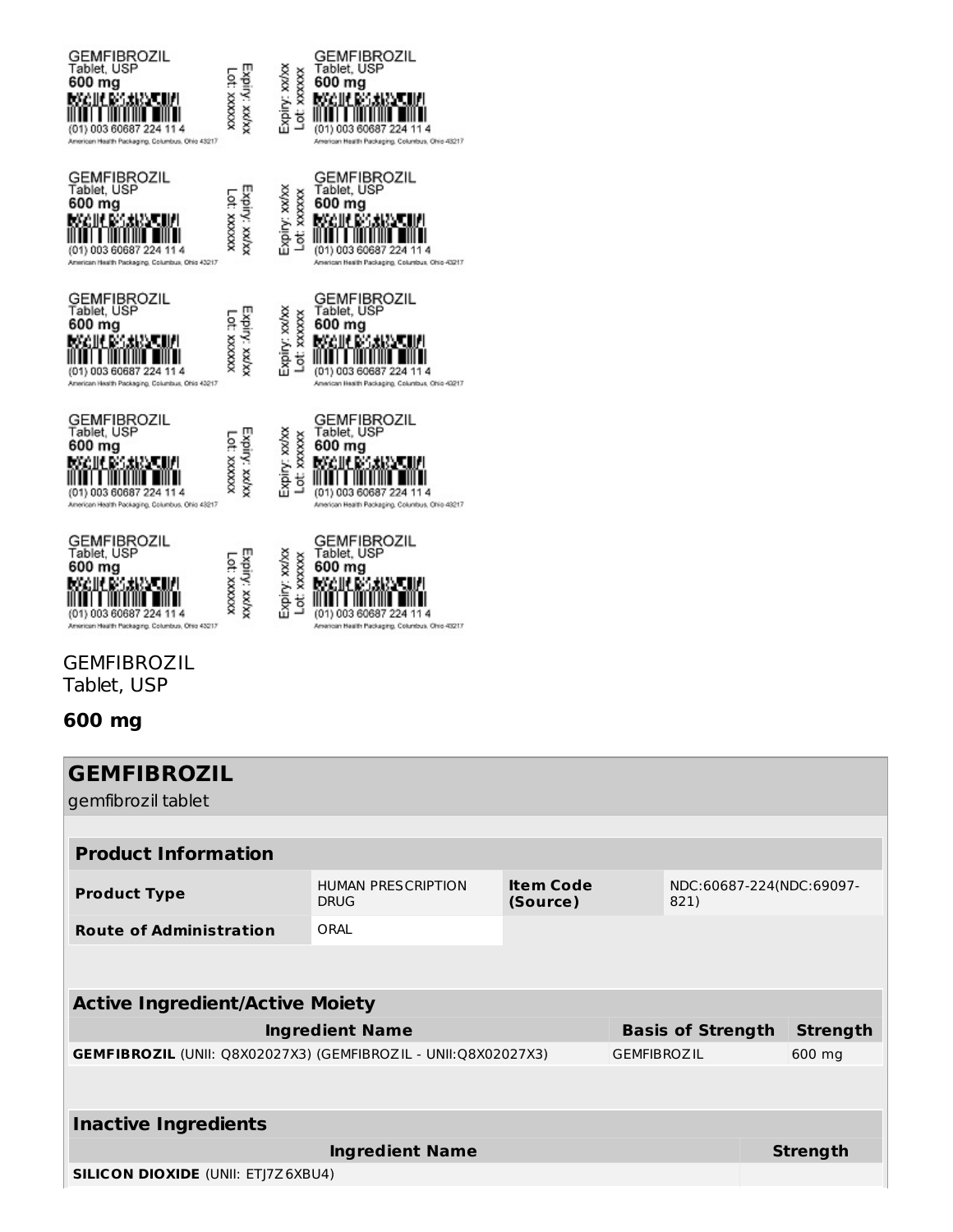| <b>CROSCARMELLOSE SODIUM (UNII: M280L1HH48)</b>       |  |
|-------------------------------------------------------|--|
| <b>CALCIUM STEARATE (UNII: 776XM7047L)</b>            |  |
| <b>MICROCRYSTALLINE CELLULOSE (UNII: OP1R32D61U)</b>  |  |
| <b>METHYLCELLULOSE (15 MPA.S) (UNII: NPU9M2E6L8)</b>  |  |
| <b>HYPROMELLOSE 2910 (3 MPA.S) (UNII: OVUT3PMY82)</b> |  |
| <b>HYPROMELLOSE 2910 (6 MPA.S) (UNII: 0WZ8WG20P6)</b> |  |
| <b>POLYETHYLENE GLYCOL 400 (UNII: B697894SGQ)</b>     |  |
| <b>POLYSORBATE 80 (UNII: 60ZP39ZG8H)</b>              |  |

### **Product Characteristics**

| Color           | white | <b>Score</b>        | 2 pieces |
|-----------------|-------|---------------------|----------|
| <b>Shape</b>    | OVAL  | <b>Size</b>         | 19mm     |
| <b>Flavor</b>   |       | <b>Imprint Code</b> | 225;I;G  |
| <b>Contains</b> |       |                     |          |

#### **Packaging # Item Code Package Description Marketing Start Date Marketing End Date 1** NDC:60687-224-07/07/2016<br>01 001 07/07/2016 **1** NDC:60687-224-11 1 in 1 BLISTER PACK; Type 0: Not a Combination Product